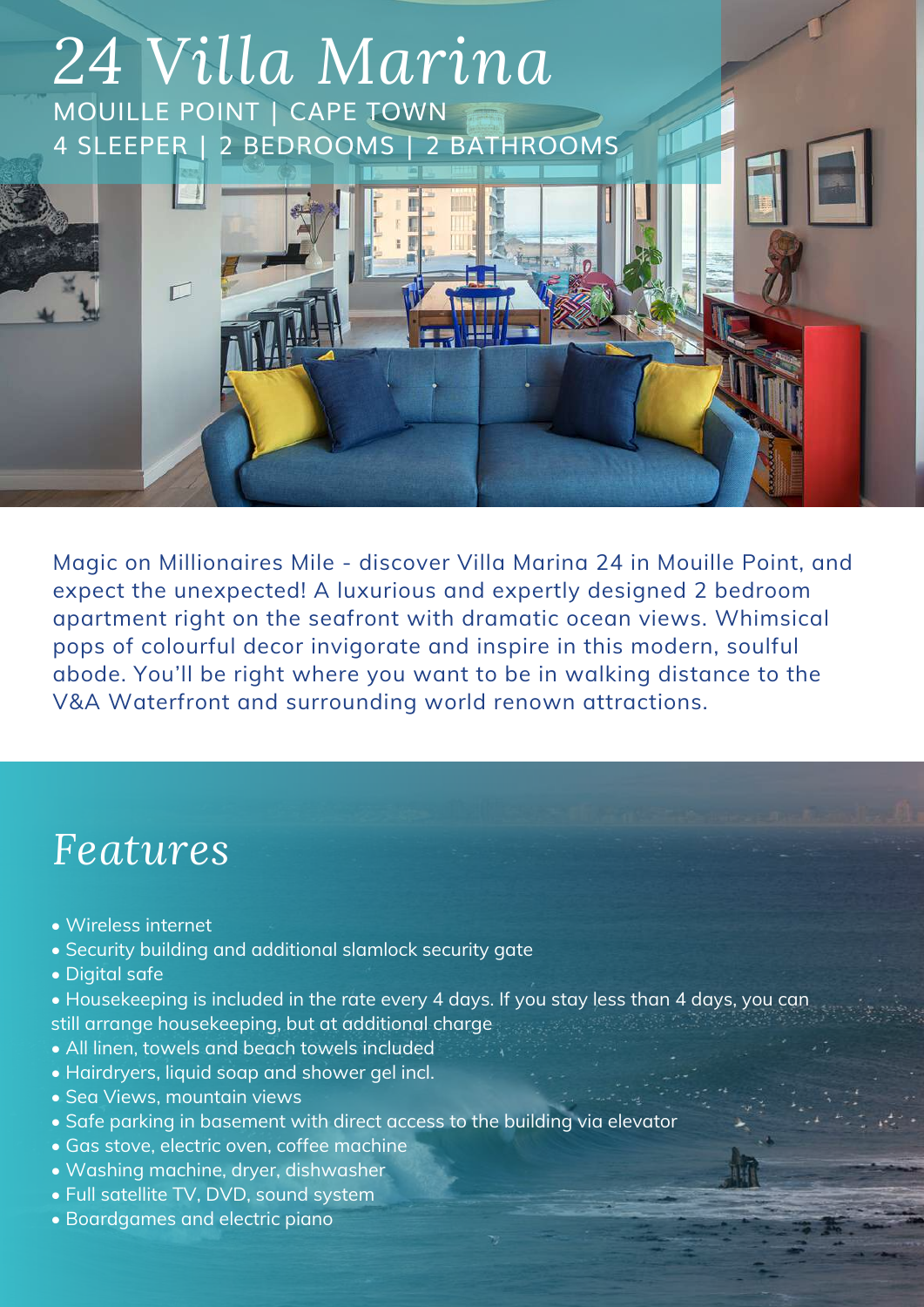

## *Leisure Experience*

Surrounded by sea and mountain views, think of a holiday rhythm that is set by the changing light of the rising or setting sun, by the ebb and flow of the ocean, and from watching the passing ships – and every so often dolphins, whales and local surfers – in the ocean less than 20m away.

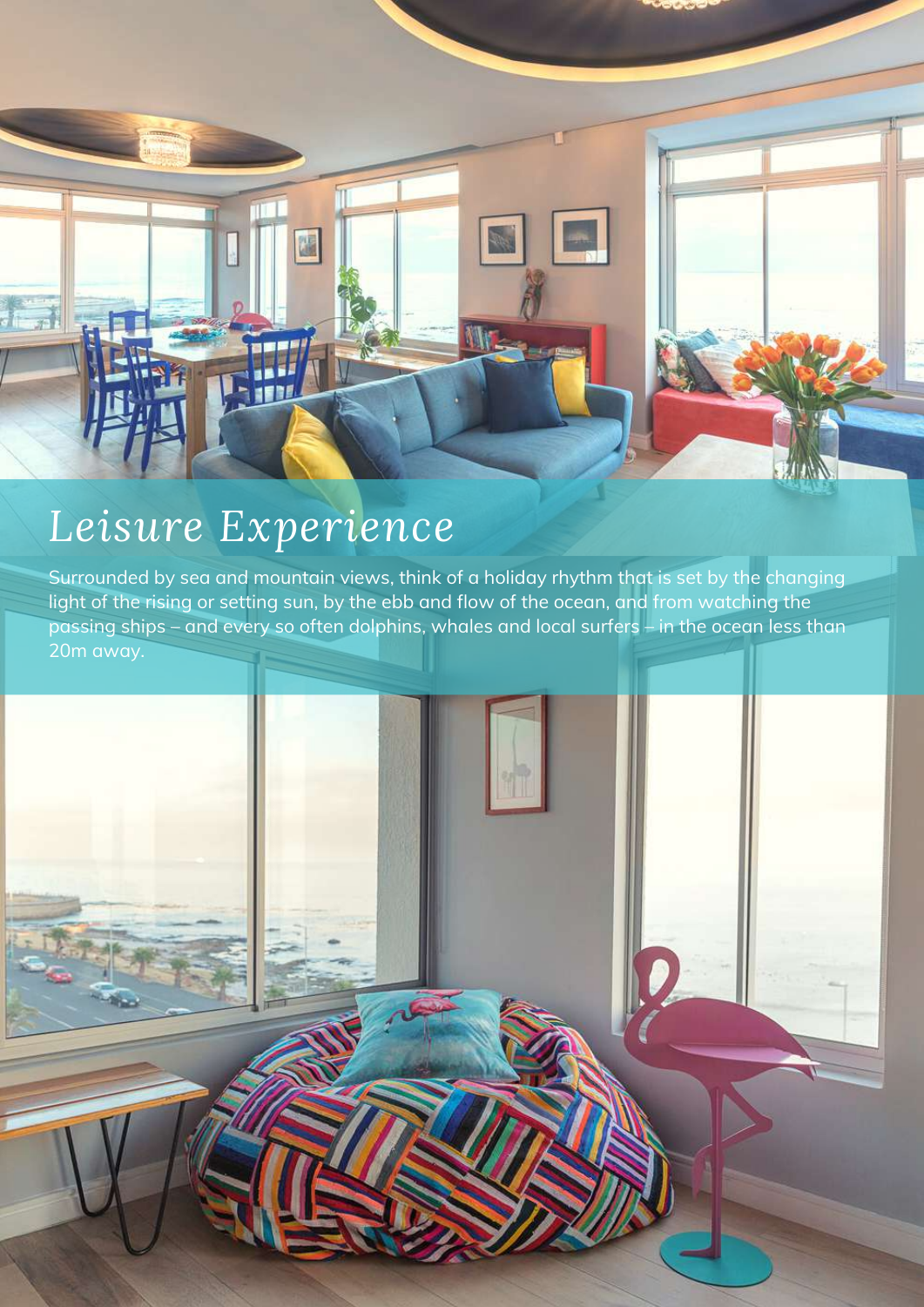# *Bedrooms & Bathrooms*

#### BEDROOM 1

- Queen size bed
- Underfloor heating, fan, digital safe
- En suite with shower, bath, double basin, heated towel rails